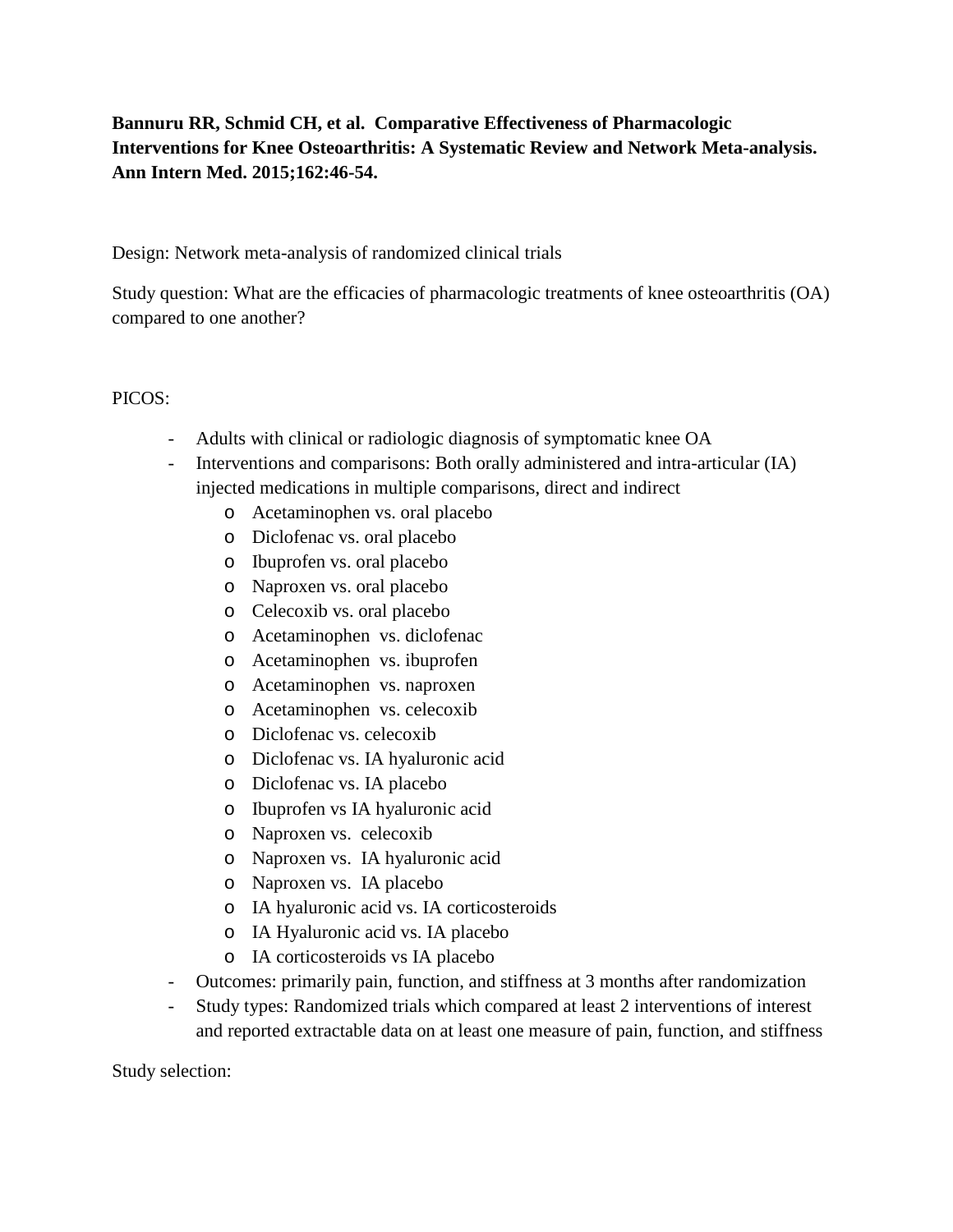- Databases included MEDLINE, EMBASE, the Cochrane Central Register of Controlled Trials, Google Scholar, and Web of Science from inception through August 15, 2014
- Two reviewers independently screened all titles and abstracts for inclusion, and assessed study quality using the Cochrane Risk of Bias tool, resolving discrepancies by consensus and investigating the effects of study quality on results in a separate sensitivity analysis
- A clinically important effect size was defined as an absolute change of 20 points or more on a 100 point scale such as for pain or function
- Many treatment comparisons are not in the main text of the article but are in a separate data supplement which accompanies the article
- Effect sizes were reported as median values with 95% central credible intervals (CrI), which are used in Bayesian analysis in place of 95% confidence intervals and indicate a 95% probability that the true effect size is between the upper and lower bounds of the CrI
	- o Most effect size comparisons were reported not in absolute terms (such as WOMAC points), but as standardized mean differences (SMD)

## Results:

- 4122 literature citations were found; 497 full-text reports were retrieved, and 137 studies, with 33,243 participants, were judged to have met inclusion criteria for a network meta-analysis
- 13 studies had 3 trial groups; the rest had 2 trial groups
- The median age of patients was 62, the median proportion of women in the studies was 67%
- 90% of trials were industry-sponsored
- 129 trials contributed to the analysis of pain-related outcomes, with oral placebo as the intervention against which all other treatments were compared
	- o All pharmacologic treatments were better than oral placebo
	- o All treatments except acetaminophen met prespecified criteria for clinically significant improvement
	- o Naproxen, ibuprofen, diclofenac, IA hyaluronic acid, and IA corticosteroids were superior to acetaminophen
	- o IA placebo was superior to oral placebo (SMD 0.29 SD with 95% CrI from 0.04 to 0.54)
	- o IA treatments were superior to oral treatments when treatments were ranked in order of effectiveness
- 76 trials contributed to the analysis of physical function outcomes
	- o All interventions except IA corticosteroids were superior to oral placebo
	- o NSAIDs including celecoxib were superior to acetaminophen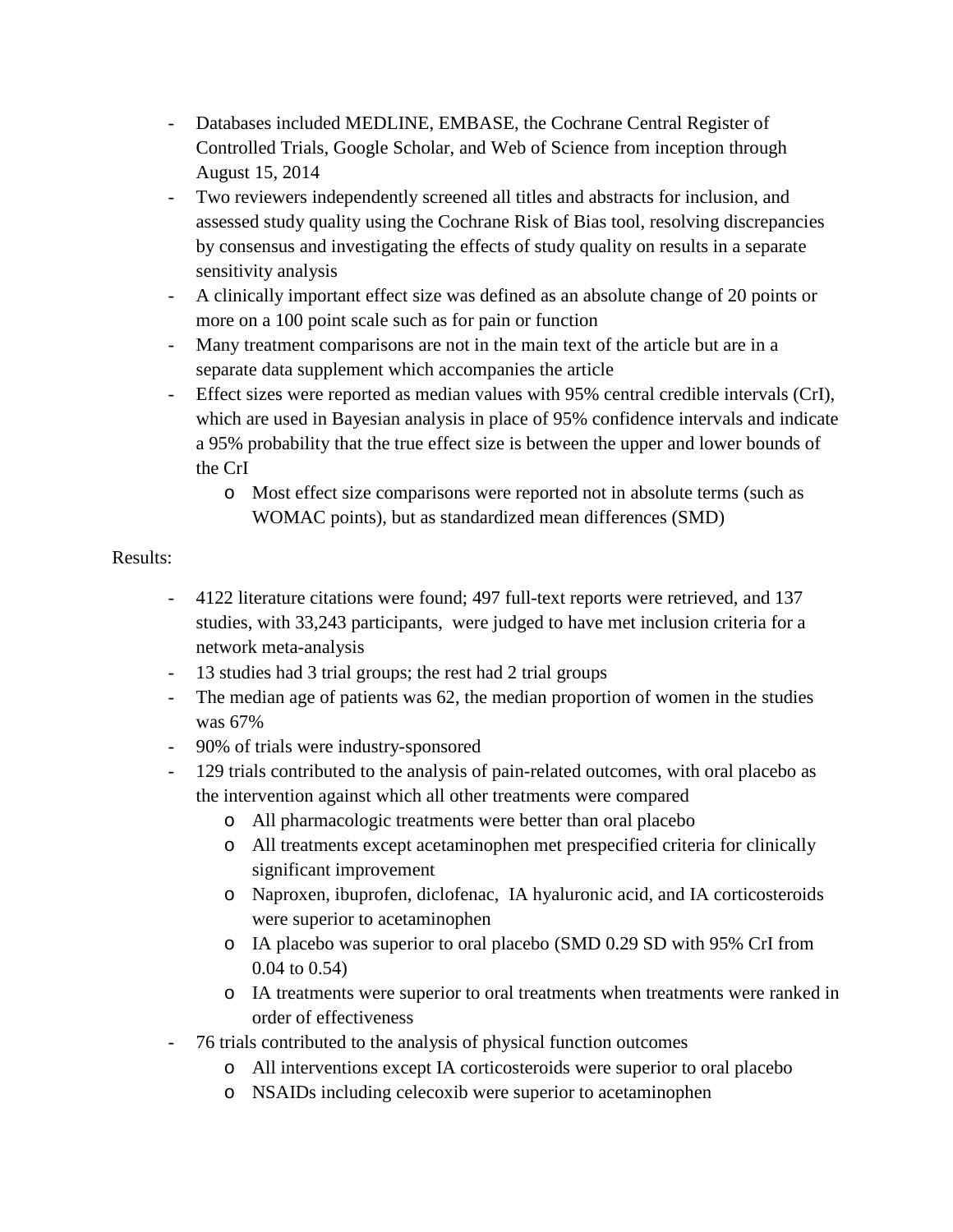- o IA placebo was not significantly better than oral placebo
- o IA hyaluronic acid was superior to IA placebo (SMD was 0.30 with 95% CrI from 0.20 to 0.40)
- 55 trials contributed data for stiffness outcomes
	- o NSAIDS were superior to acetaminophen and oral placebo, but acetaminophen was not superior to oral placebo
	- o IA hyaluronic acid was superior to IA placebo (SMD was 0.23 with 98\$ CrI from 0.13 to 0.34)
- Sensitivity analyses were done to detect the influence of study size on effect sizes; the effect sizes for IA treatments with 100 or more patients were smaller than 100 patients
- Adverse effects occurred for some treatments; oral nonselective NSAIDs led to more gastrointestinal adverse effects than acetaminophen or oral placebo or celecoxib
	- o Cardiovascular events were not reported on in most trials, but the short exposure time of 2 to 3 months may account for this
	- o IA therapies sometimes led to transient local reactions, but among the 29 trials reporting on septic arthritis, only 1 patient out of 3152 IA patients had this outcome

Authors' conclusions:

- For pain outcomes, all NDAIDS and IA treatments, except for celecoxib, were superior to acetaminophen
- IA placebo was superior to oral placebo for pain outcomes, and IA treatments were more effective than oral treatments
	- o The effect size for IA hyaluronic acid compared to IA placebo was nearly the same as for conventional pairwise meta-analysis (Rutjes 2012), which concluded that the difference between IA hyaluronic acid and IA placebo was short of the clinically important difference
	- o However, the network meta-analysis had oral placebo as the reference category, and the total effect of IA hyaluronic acid can be seen as the sum of the effect of an IA active injection over IA placebo plus the effect of IA placebo over oral placebo
	- o Regardless of the mechanism, the IA procedure contributes to the overall benefit seen in clinical practice
- Celecoxib was not superior to acetaminophen, which may call into question the use of celecoxib in patients with multiple comorbid conditions
- Nonpharmacological treatments could not feasibly be compared with pharmacologic treatments because the use of differing control groups affect the assumptions necessary for network meta-analysis to yield unbiased estimates of relative effectiveness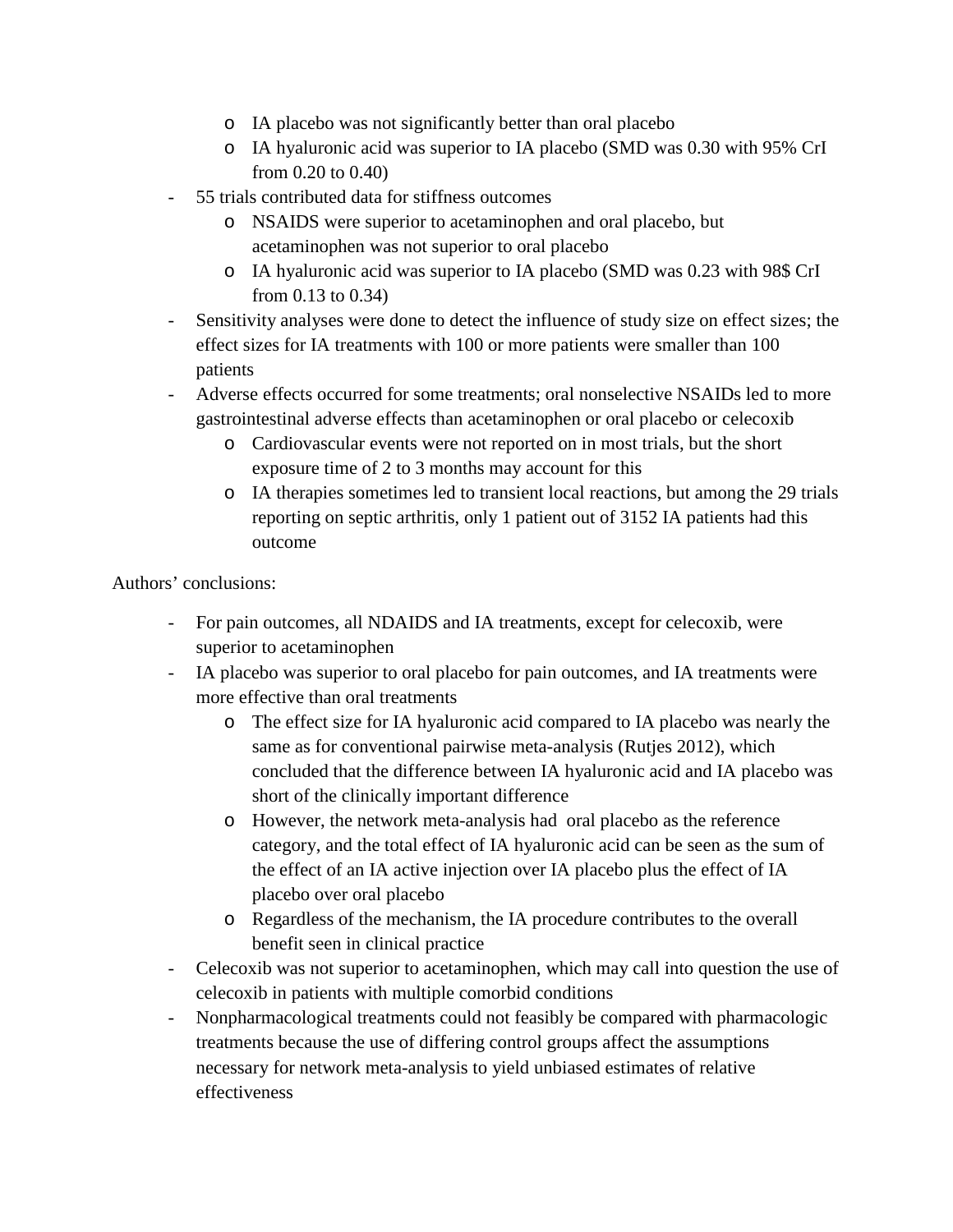- One limitation is that while many therapies in clinical practice are used in various combinations, only monotherapies could be combined in a network meta-analysis
- The lack of long-term outcome data limits the interpretation to short-term effects
- Many patients with OA are older, and their risks from systemic pharmacological interventions may be greater than the risks from local interventions such as IA injections; the integrated IA placebo effect may contribute to the advantages of IA hyaluronic acid over NSAIDS or acetaminophen

## Comments:

- IA placebo could be compared to oral placebo in a network meta-analysis even though there are no randomized trials comparing the two because they are connected in the network diagram in Figure 1, where IA placebo had been directly compared to both naproxen and diclofenac, and both of these had been compared with oral placebo; this illustrates how indirect comparisons in a network meta-analysis are intended to work
- Three month followup is too short to be very helpful in a guideline for a chronic condition such as knee OA, even though most of the available studies were short term in duration
- Glucosamine and chondroitin were not included in the network, even though they are often used in the setting of knee OA
	- o This could be because they are available without a prescription, but the same is true of acetaminophen and many preparations of naproxen and ibuprofen
- Sensitivity analyses were not done for risk of bias; for example, while Rutjes 2012 examined several factors for IA hyaluronic acid versus IA placebo
	- o Rutjes found that allocation concealment made a difference, finding that when it was done, the SMD in favor of IA hyaluronic acid was 0.18, considerably smaller than when it was not done and the SMD was 0.43
	- o Blinding of outcome assessment, when adequate, had a SMD in favor of IA hyaluronic acid of 0.25; when blinding was inadequate, the SMD was 0.66
	- o For IA hyaluronic acid, an unbiased analysis would probably be smaller than is reported by the authors here
- In meta-analyses of osteoarthritis trials, study size has been associated with the estimate of treatment effect; small studies tend to show larger effects than larger studies (Nuesch 2010), and trials with 100 or more participants per group did have smaller effect sizes than trials with fewer participants, suggesting that there is publication bias for many interventions, including glucosamine, chondroitin, opioids, and IA hyaluronic acid, but not for several nonpharmacologic interventions such as exercise and self-management
- In a separate analysis, Ruesch 2009 found that allocation concealment and blinding had important influences on effect sizes for OA trials